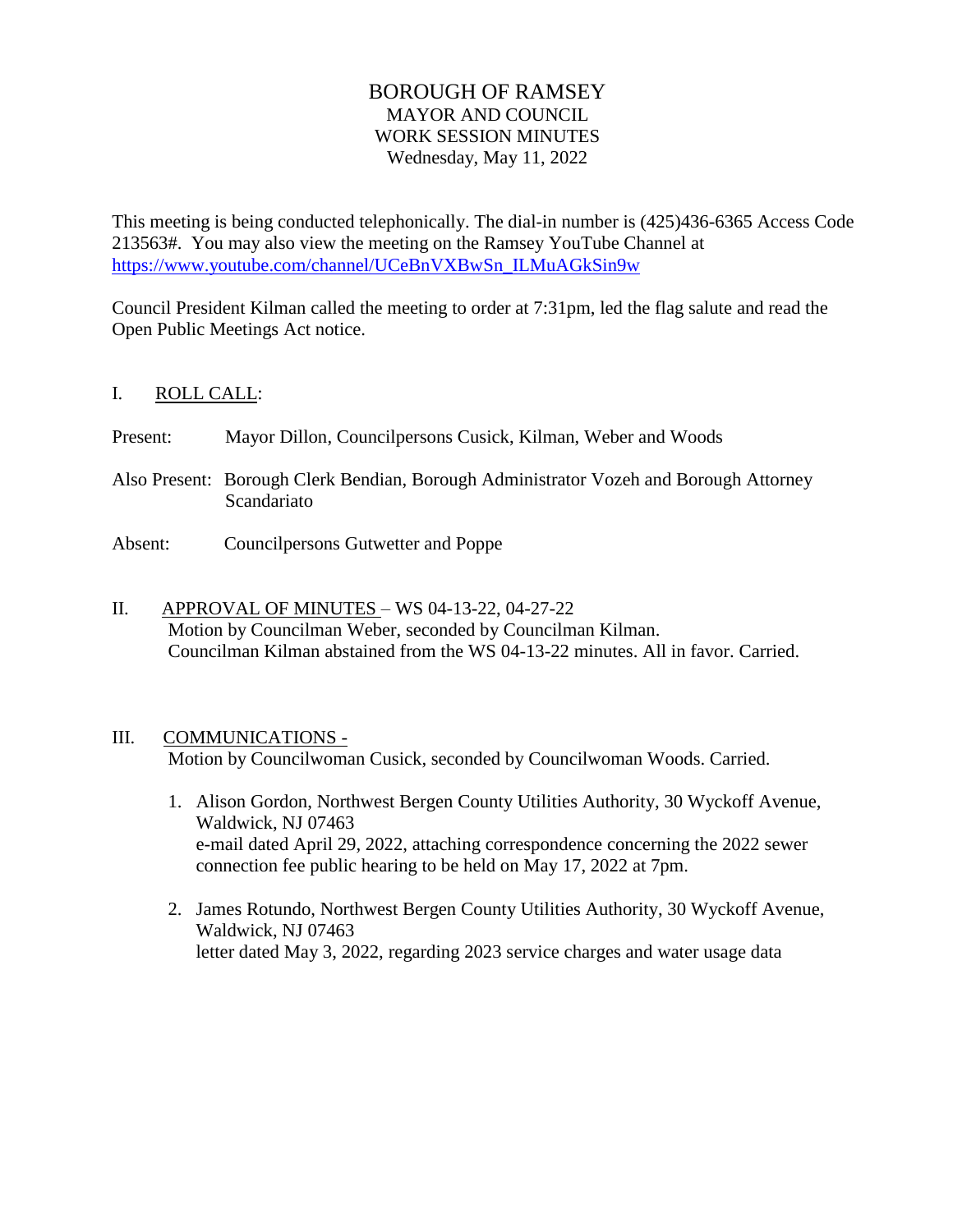### IV. PUBLIC COMMENT

Anyone wishing to address the governing body please give your name (spelling the last name) and address. Please speak in an audible tone and address your comments to the Chair. There will be a five-minute time limit per speaker, unless reduced because of the volume of business on the agenda. Please note, public comment is your time. Out of respect and fairness to all, there will be no interruptions or questions answered during your time. No time shall be ceded to anyone else and no time shall be saved for later use. Any responses may be given during the governing body's comments later in the meeting, or as directed by the Chair. The Borough Clerk is the official time keeper.

With no one wishing to be heard on the telephone or in chambers, Council President Kilman closed public comment.

### Ramsey Housing Presentation

Representatives from Ramsey Housing Inc. Chris Botta and Ken Gubala, who are partnering with Bergen County United Way, presented renderings (attached) of the proposed housing for adults with special needs at 13 N. Central Avenue. They made a request for funding in the amount of \$750,000 out of the borough's COAH fund. The development would include six, single bedroom units. They also requested that there be a transfer of deed in order to receive state funding.

# V. ADVERTISED PUBLIC HEARING FOR FINAL CONSIDERATION OF ORDINANCES - None

# VI. APPOINTMENTS

Mayor Dillon made the following appointments

Dane Gilli, Office of Emergency Management Brian Drewes, Office of Emergency Management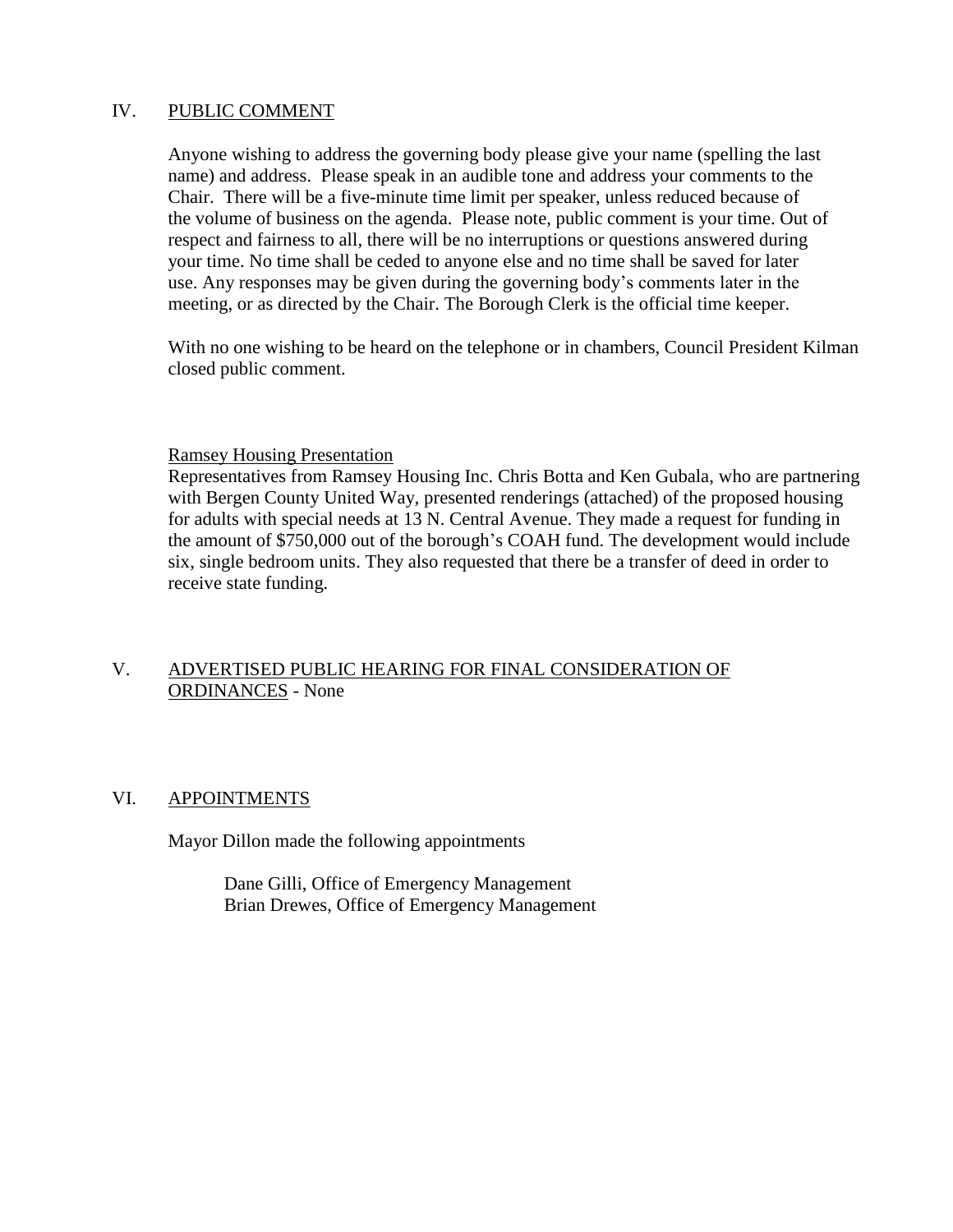# VII. CONSENT RESOLUTION

Motion by Councilwoman Cusick, seconded by Councilman Kilman

BE IT RESOLVED that the following resolutions herewith listed having been considered by the governing body of the Borough of Ramsey be and are hereby passed and approved:

| 110-2022 | Resolution: | payment of vouchers                                                                                                                      |
|----------|-------------|------------------------------------------------------------------------------------------------------------------------------------------|
| 111-2022 | Resolution: | ratifying the actions of the governing body for payroll<br>number nine                                                                   |
| 112-2022 | Resolution: | proclaiming May as Mental Health Awareness month in<br>the Borough of Ramsey                                                             |
| 113-2022 | Resolution: | confirming the appointment of Brian Drewes to the Office<br>of Emergency Management                                                      |
| 114-2022 | Resolution: | confirming the appointment of Dane Gilli to the Office of<br><b>Emergency Management</b>                                                 |
| 115-2022 | Resolution: | authorizing the tax redemption for Block 2911 Lot 5 in the<br>amount of \$25,114.38                                                      |
| 116-2022 | Resolution: | authorizing the tax redemption for Block 2301 Lot 9<br>in the amount of $$2,267.02$                                                      |
| 117-2022 | Resolution: | awarding contract to $D \& L$ Paving for the subsidiary<br>contract for road resurfacing in the borough in the amount<br>of \$905,915.28 |

BE IT FURTHER RESOLVED that the following applications and/or recommendations hereby be approved:

#### A. SPECIAL PERMITS:

### B. BLOCK PARTY REQUESTS:

David Calleo of Center Street is requesting permission to have a block party on Sunday, July 3, 2022 from 1:30pm-6:30 pm

### Roll Call:

YAY: Cusick, Kilman, Weber, Woods

#### VIII. SPECIAL PRESENTATIONS - None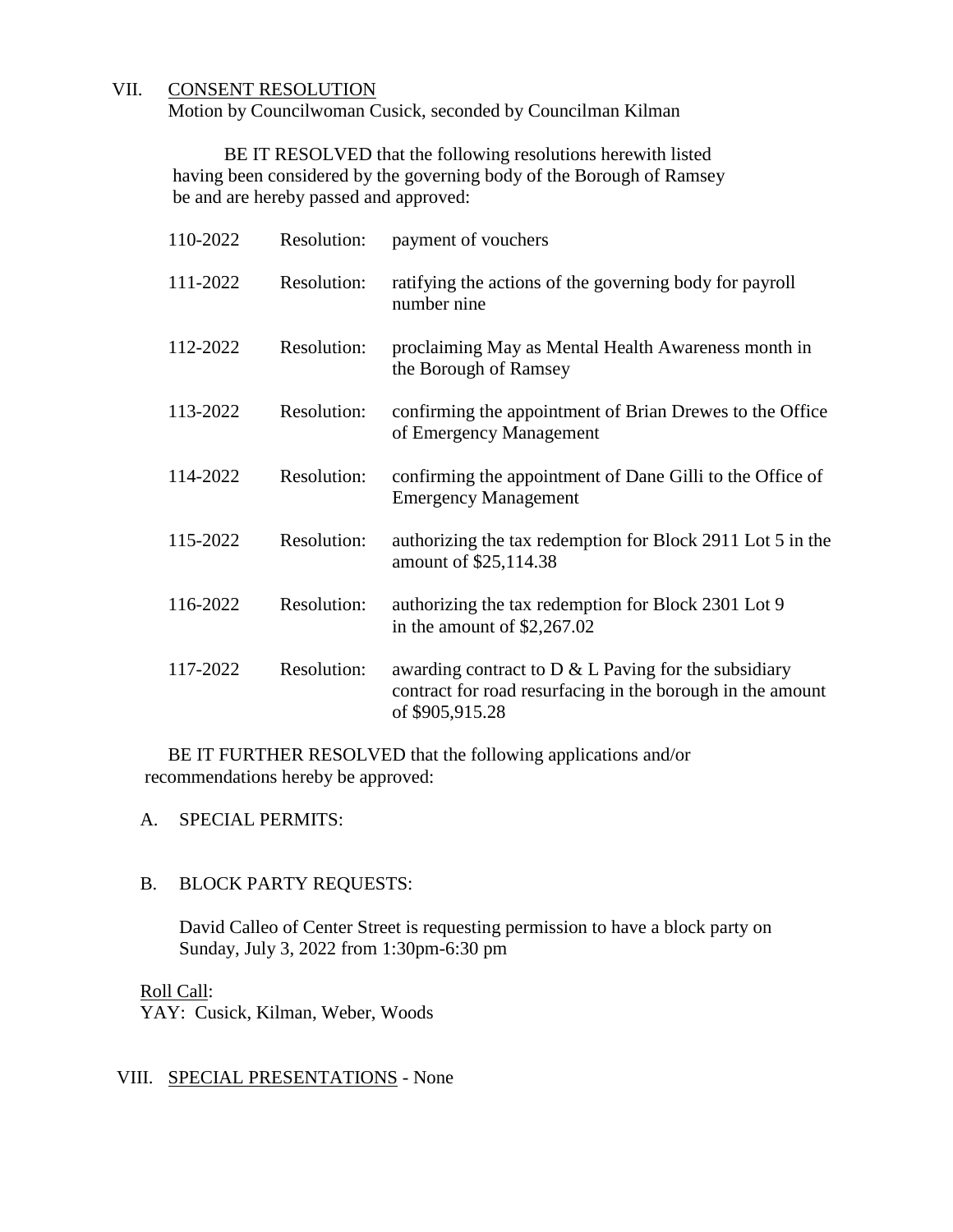## IX. COMMITTEE AND LIAISON REPORTS

A. FINANCE AND ADMINISTRATION – Councilman Michael Gutwetter Absent

#### B. PUBLIC SAFETY – Councilman Peter Kilman

VFW – Discussed the various events that are ongoing. Announced they are ramping up for the annual Memorial Day Ceremony. The service is at Union Cemetery at 9am and the Memorial Service at Veterans' Park at about 11:45am.

Congratulated the new OEM appointees.

C. BUILDING, PLANNING & ZONING – Councilwoman Jane Woods Congratulated the new appointees to OEM and congratulated Councilman Gutwetter on the birth of his first grandchild.

Reported that acoustic panels were installed at the senior and community center and make such a difference.

D. UTILITIES, BUILDINGS & GROUNDS – Councilwoman Judy Cusick Congratulated the two OEM appointments.

Planning Board – Two site plans waivers were approved at the last meeting. The public hearing for Chick-fil-A proposing a reconfiguration of the drive-thru and adding a bypass lane was carried to June  $7<sup>th</sup>$ .

Ramsey Shade Tree Commission – There was a tree planting at the Ramsey Pool for Arbor Day. Information is on the borough website regarding the Commission.

Board of Public Works - Regarding the NJ Public Law P.L. 2021, Chapter.183 that was enacted, requires all public community water systems to replace Lead Service Lines in their service area within 10 years. In January of this year, the Borough completed their initial inventory of all water service lines in our system.

According to Crew Engineering's current records, there are approximately 3,200 locations where the materials of construction for the property-owned portion of the water service are unknown.

Crew Engineers has developed a secure on-line plumbing inspection form to be completed by property owners to help continue to identify the type of material for existing water service lines to homes and businesses in Ramsey's water distribution system. This alleviates the need to use our Ramsey Water Department for inspections and could expedite obtaining the needed information.

With this on-line inspection survey form, the Borough will ask property owners to collect information on their water service and submit it to the Borough to determine if the service is a Lead Service Line (LSL). If the property owner is uncomfortable about performing the survey, they may have the Ramsey Water Department complete the inspection.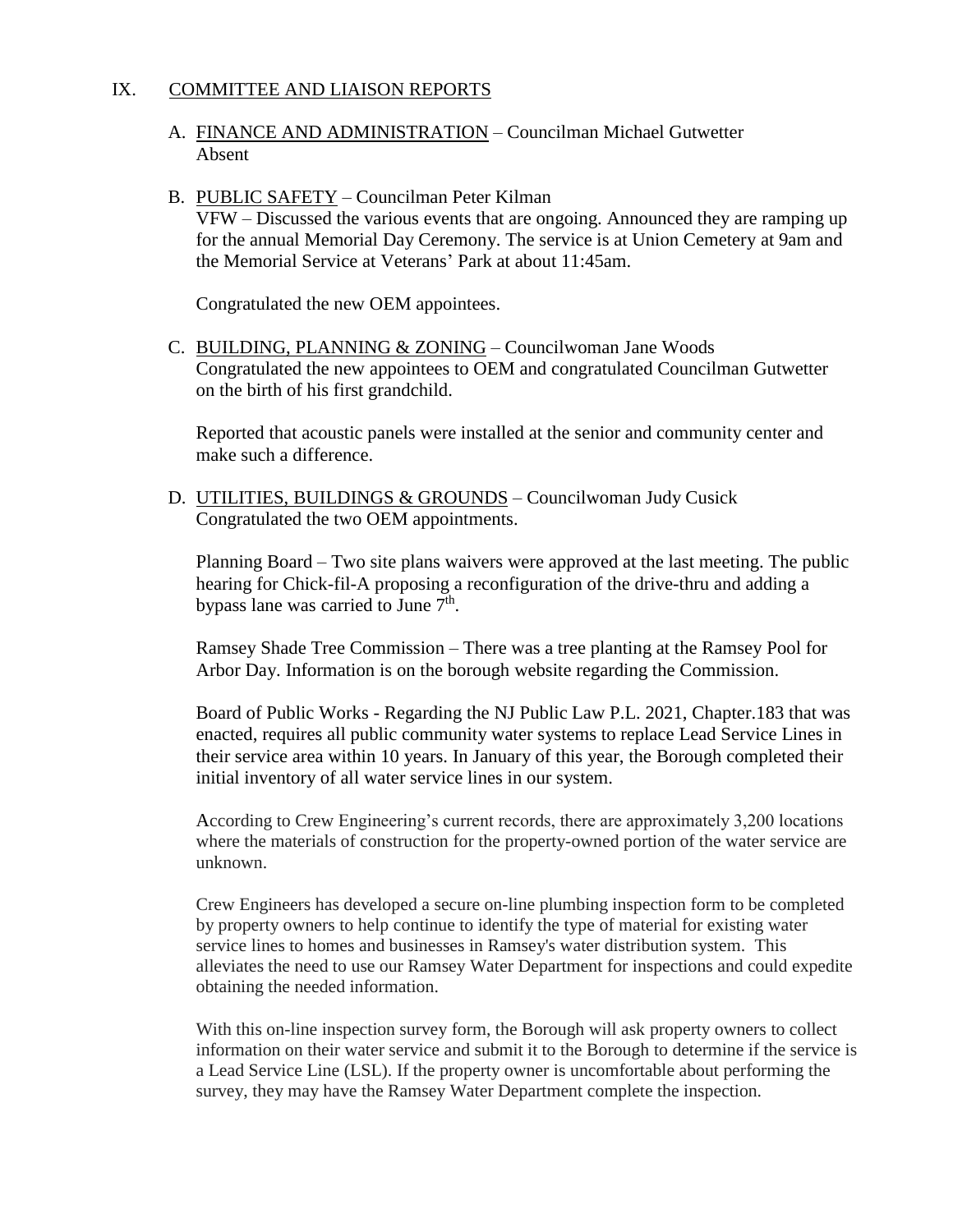# E. PUBLIC & GOVERNMENTAL RELATIONS – Councilwoman Sara Poppe In her absence, Council President Kilman read a report.

Reported that the Ramsey Journal will be in mailboxes soon with a big thank you to Kelly Sylvester for all of her hard work.

Letters were sent to new residents about the new resident mixer at the Ramsey Municipal Pool in June. Many have already signed up.

LEADS Got Talent will be at Dater School on Saturday, May 14<sup>th</sup>.

Ramsey Municipal Alliance will hold a drug take back at the Farmers' Market on Sunday, June 5<sup>th</sup>. They will also have Gizmo D Robot who will teach healthy habits.

F. HEALTH, EDUCATION & SOCIAL SERVICES - Councilman Harry Weber Thanked Jim Trouf the Recycling Coordinator for doing another great job on shredding day.

Environmental Commission – Are asking for the Ramsey Traffic Engineer to look at additional bike paths for the master plan.

RIFE – Twenty-five participants enjoyed Art Night. Karaoke will be on June  $3<sup>rd</sup>$ . champion softball game will be played June  $18<sup>th</sup>$ . The RIFE Gala will be June  $25<sup>th</sup>$ . There are other upcoming events being planned.

Board of Education – Relay for Life is June  $3<sup>rd</sup>$ .

Congratulated the new OEM appointees and the Gutwetter Family on the birth of their grandson.

### G. MAYOR DEIRDRE DILLON

Recognized May as Mental Health Awareness Month as well as the great work of the Ramsey Municipal Alliance, RIFE for all that they do regarding mental health.

Expressed her excitement about the development of 13 N. Central Avenue as special needs housing and clarified that the borough did not use tax dollars to acquire the property. COAH funds were used, which are earmarked for projects just like this.

Congratulated Dane Gilli and Brian Drewes on joining OEM, Councilwoman Poppe and Mrs. Sylvester for their work on reviving the Ramsey Journal and the Gutwetter Family on the birth of their first grandchild.

Reported she will be participating in a documentary that a freshman at the Bergen County Academies contacted her about regarding litter and environmental issues in Ramsey.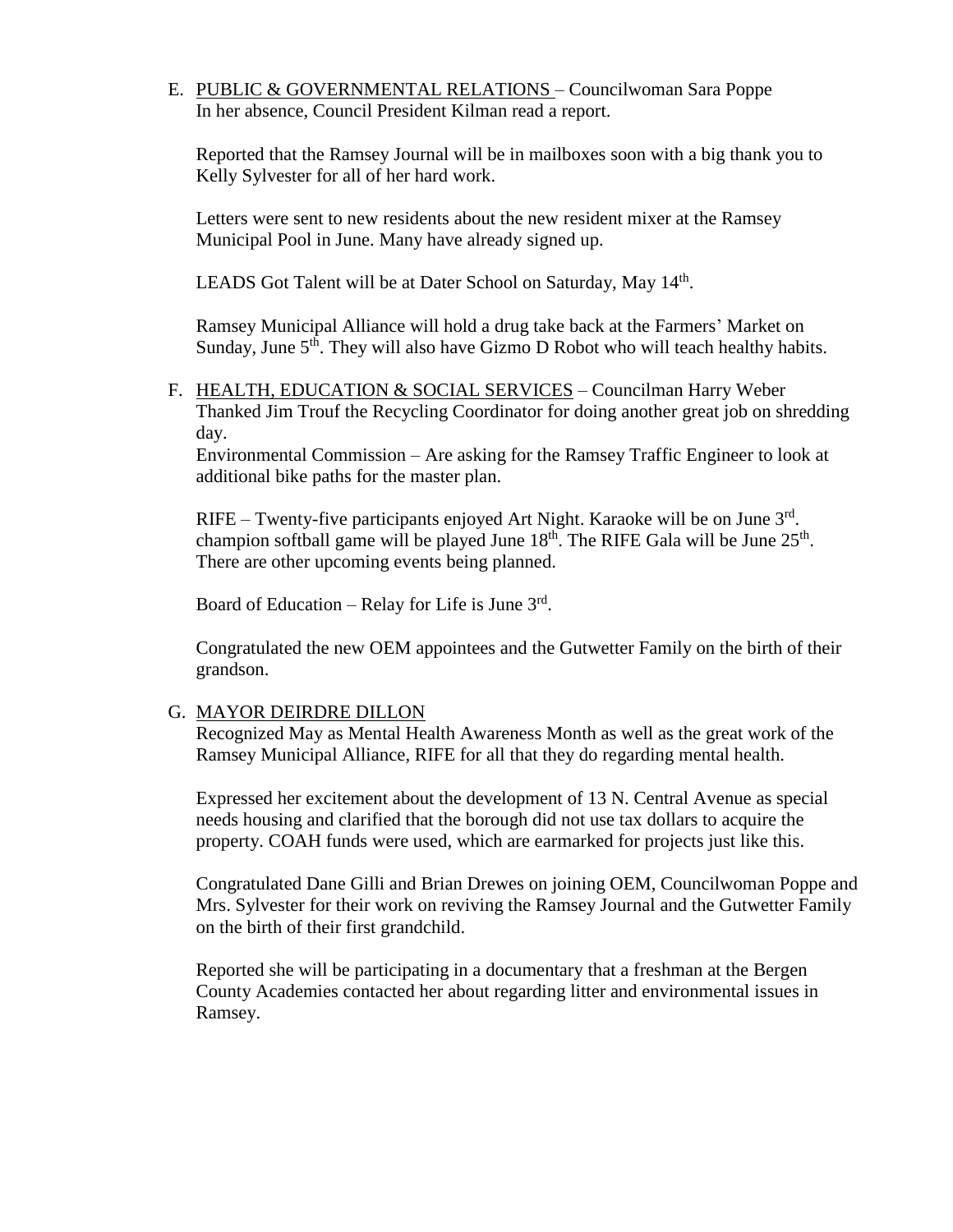# H. BOROUGH ADMINISTRATOR – Bruce Vozeh

Discussed the possible rescheduling of the Board of Public Works May Meeting.

Resolution 117 – Awarding Contract to D & L Paving – Ramsey is the lead agent in the Northwest Bergen Shared Service Group and annually coordinates a shared service bid for road resurfacing. There are five municipalities included in the bid allowing more savings. There were ten bids received. D&L Paving Contractors was the low bid. After technical and legal reviews of the bids, the master contract to D&L Paving Contractors was awarded for all towns in the bid at the last meeting. This resolution awards the subsidiary contract for Ramsey's portion of the collective work.

Ordinance 05-2022 – Amending and Updating Towing Fees - Borough sets towing and storage rates by Ordinance. These rates have not been updated in a number of years. In reviewing other towns and the NJ State Police, Ramsey PD is recommending changes to the rates to bring them more in line with surrounding communities. By doing so this will add to the number of towing companies that will be available when needed.

Ordinance 06-2022 – Vacating Borough Property - Borough has a small piece of property that is not usable as buildable lot or for any other public purpose. This ordinance will vacate the property to the only adjacent property owner at 37 Swan Street.

- I. BOROUGH ATTORNEY Peter A. Scandariato, Esq. No report
- J. BOROUGH CLERK Meredith Bendian No report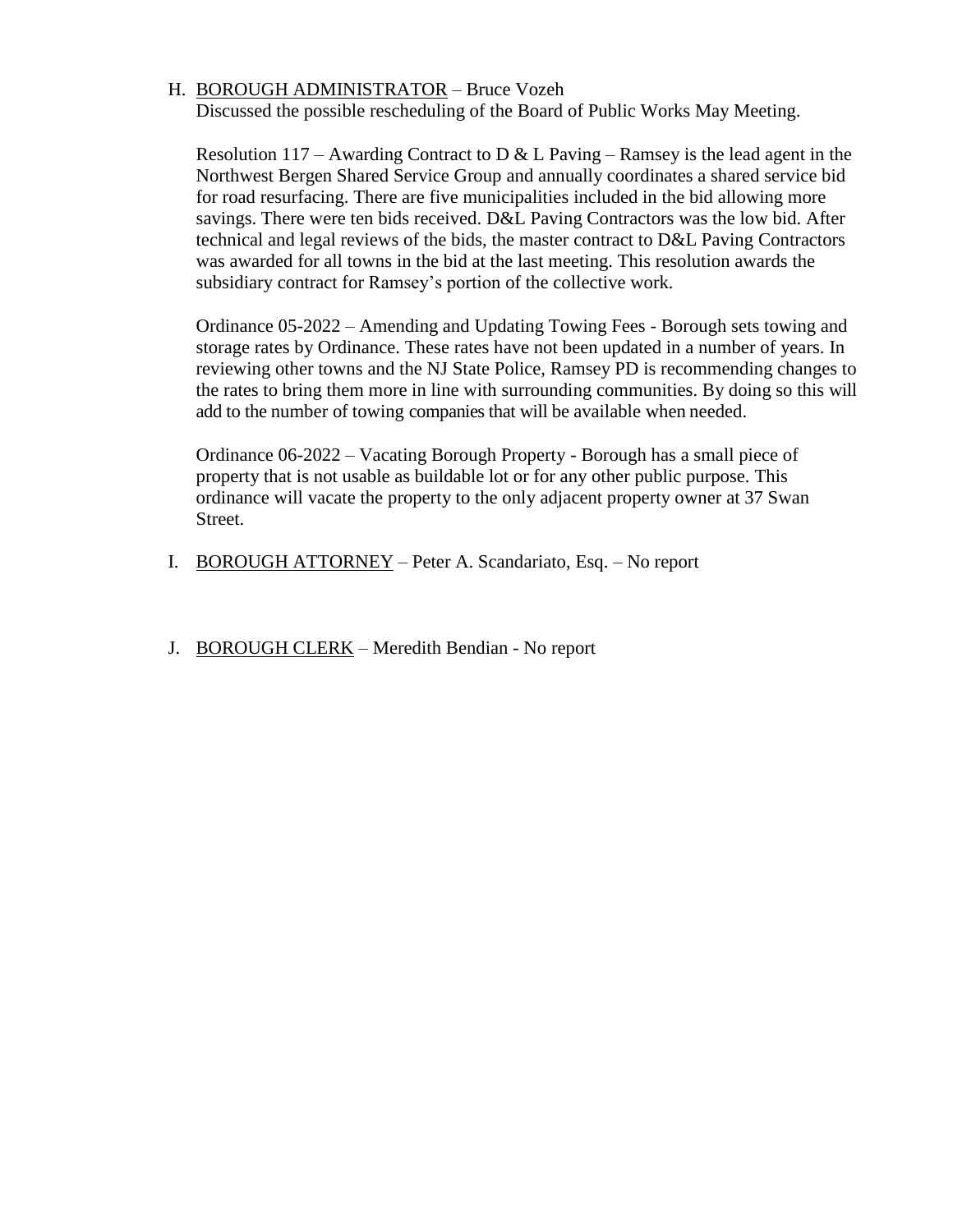## X. INTRODUCTION OF ORDINANCES

# ORDINANCE 05-2022 - AN ORDINANCE AMENDING CHAPTER 4 OF THE CODE OF THE BOROUGH OF RAMSEY, BERGEN COUNTY, NEW JERSEY AND MORE SPECIFICALLY SECTION 4-13.10 ENTITLED TOWING AND STORAGE FEE SCHEDULE

Motion by Councilman Kilman, seconded by Councilman Weber

BE IT RESOLVED that an Ordinance entitled An Ordinance Amending Chapter 4 of the Code of the Borough of Ramsey, Bergen County, New Jersey and more specifically Section 4-13.10 entitled Towing and Storage Fee Schedule, passed the first reading by title, and that said ordinance be further considered for final passage and adoption at a regular meeting of the Mayor and Council to be held on the 25<sup>th</sup> day of March, 2022 at 7:30pm prevailing time or as soon after as the matter can be reached in the Municipal Building in said Borough and;

BE IT FURTHER RESOLVED that the Borough Clerk be and she hereby is, instructed to publish in an official newspaper of the Borough in the manner provided by law, a copy of said ordinance together with notice of introduction thereof and notice when the same will be considered for final passage and adoption.

Councilman Kilman explained this is simply a fee increase getting in line after many years with other municipalities along with the guidelines of the State Police.

Roll Call: YAY: Cusick, Kilman, Weber, Woods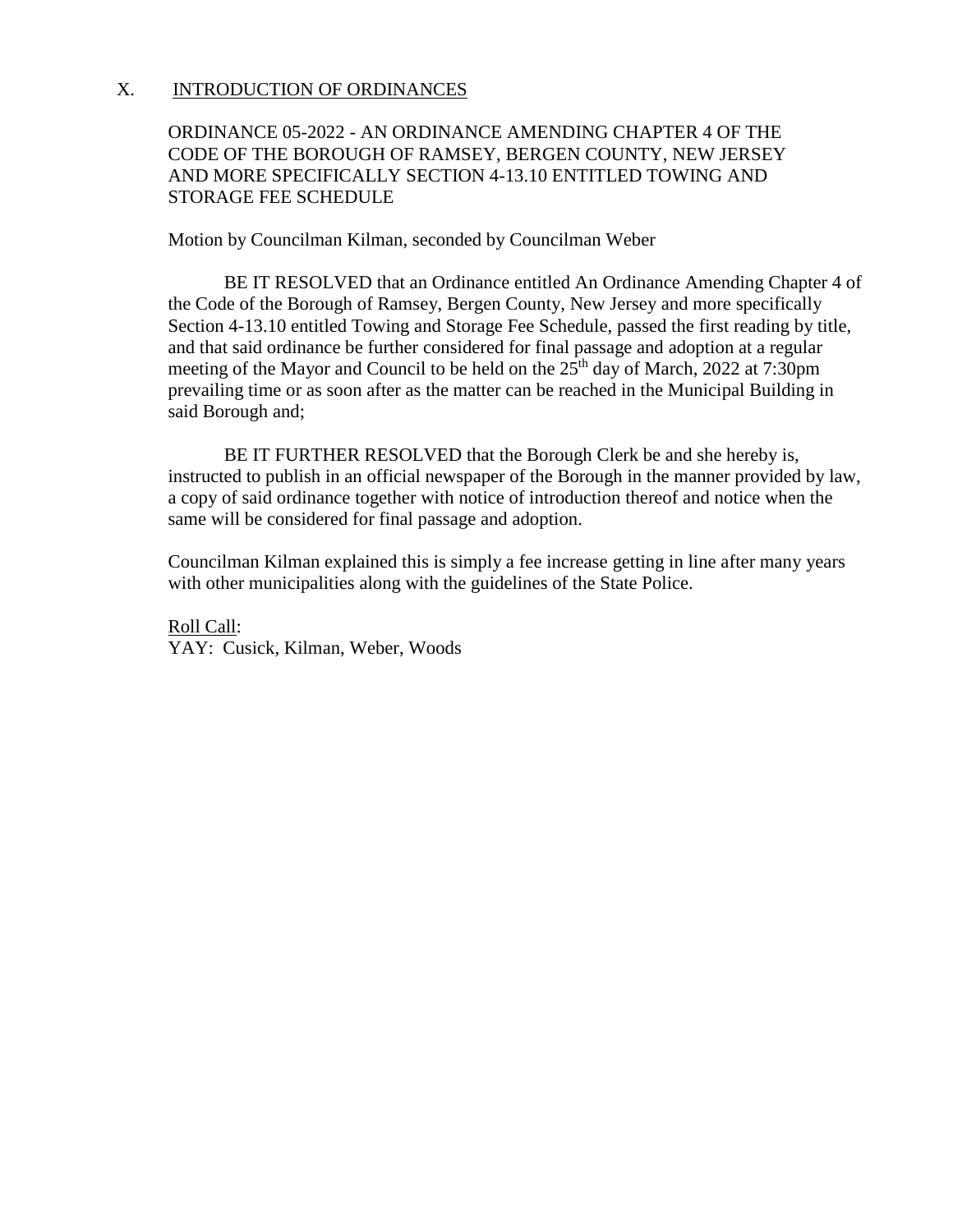### XI. INTRODUCTION OF ORDINANCES

# ORDINANCE 06-2022 - AN ORDINANCE PROVIDING FOR THE VACATION OF A PORTION OF SWAN STREET IN THE BOROUGH OF RAMSEY, COUNTY OF BERGEN, STATE OF NEW JERSEY

Motion by Councilwoman Woods, seconded by Councilwoman Cusick

BE IT RESOLVED that an Ordinance entitled An Ordinance Providing for the Vacation of a Portion of Swan Street in the Borough of Ramsey, County of Bergen, State of New Jersey, passed the first reading by title, and that said ordinance be further considered for final passage and adoption at a regular meeting of the Mayor and Council to be held on the  $25<sup>th</sup>$  day of May, 2022 at 7:30pm prevailing time or as soon after as the matter can be reached in the Municipal Building in said Borough and;

BE IT FURTHER RESOLVED that the Borough Clerk be and she hereby is, instructed to publish in an official newspaper of the Borough in the manner provided by law, a copy of said ordinance together with notice of introduction thereof and notice when the same will be considered for final passage and adoption.

Councilwoman Woods explained that this is a small piece of property that is not a buildable lot so it is being joined with the adjacent property at 37 Swan Street.

Roll Call: YAY: Cusick, Kilman, Weber, Woods

### XII. UNFINISHED BUSINESS - None

### XII. NEW BUSINESS - None

### XIII. ADJOURNMENT

 Motion to adjourn by Councilman Weber, seconded by Councilwoman Woods. All in favor. Carried. Meeting adjourned at 8:21pm.

Meredith Bendian, RMC Borough Clerk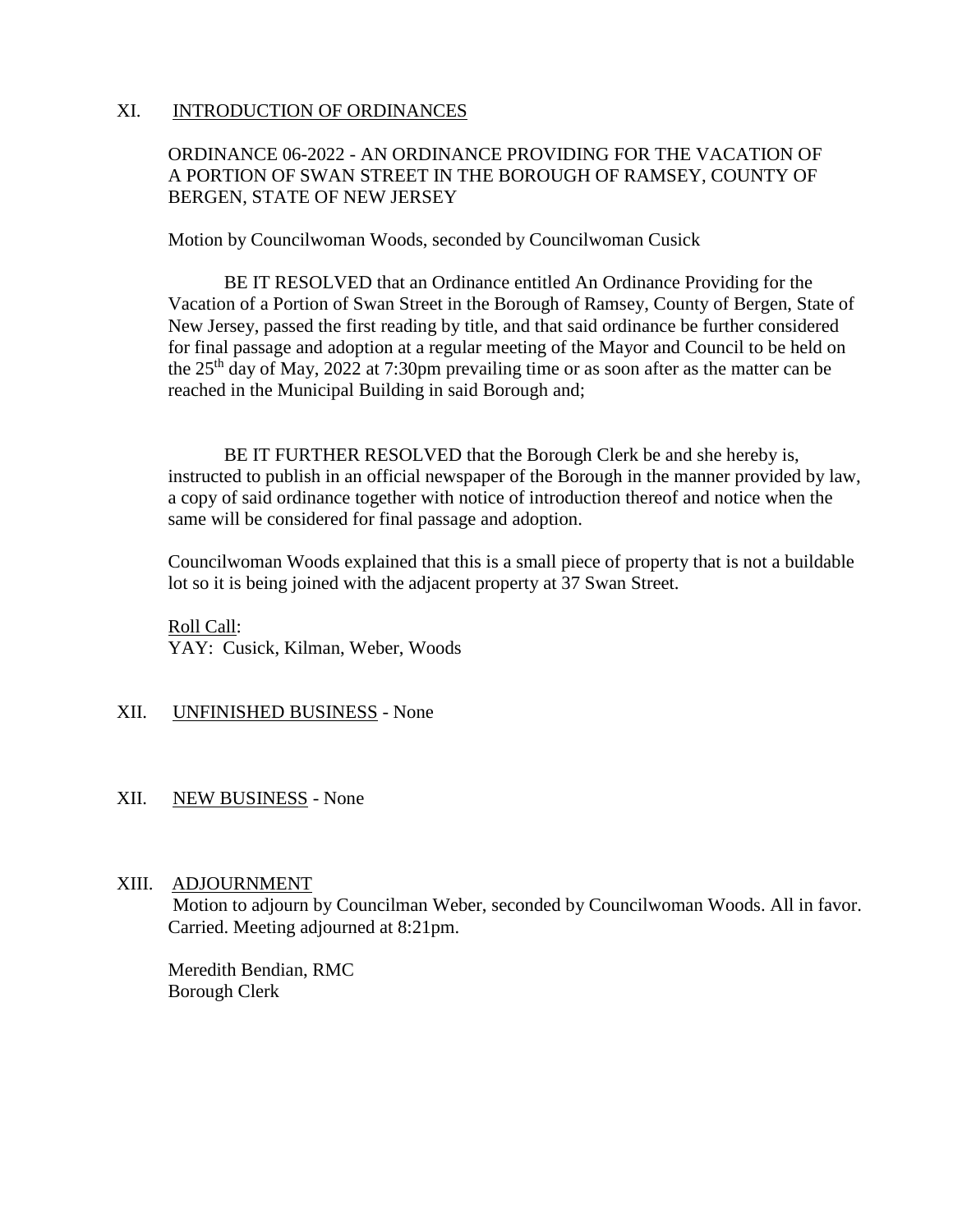

 $\ddot{\phantom{a}}$ 

 $\hat{\mathbf{p}}_a$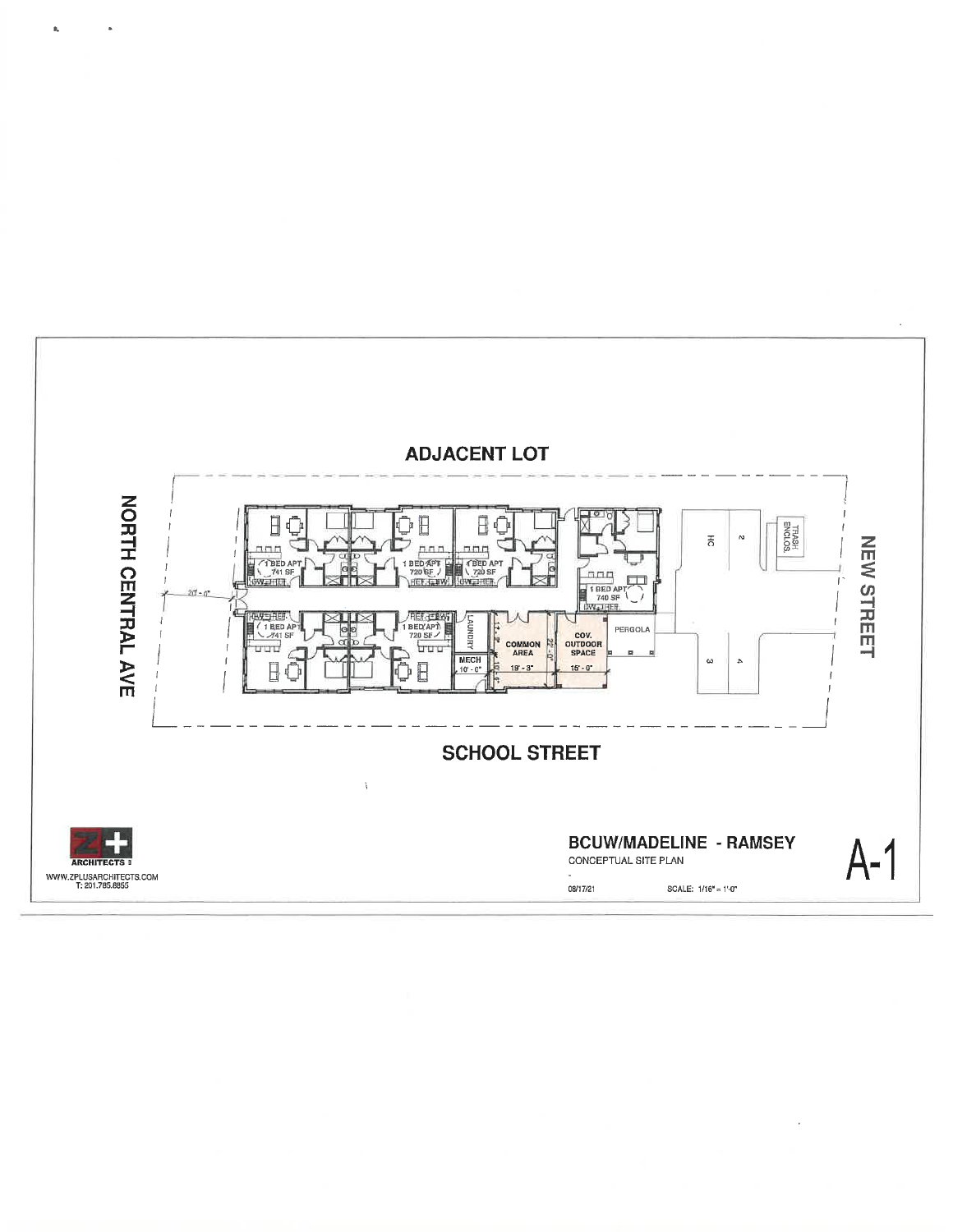

 $\bar{\pmb{r}}$ 

 $\bar{z}$ 

 $\bar{z}$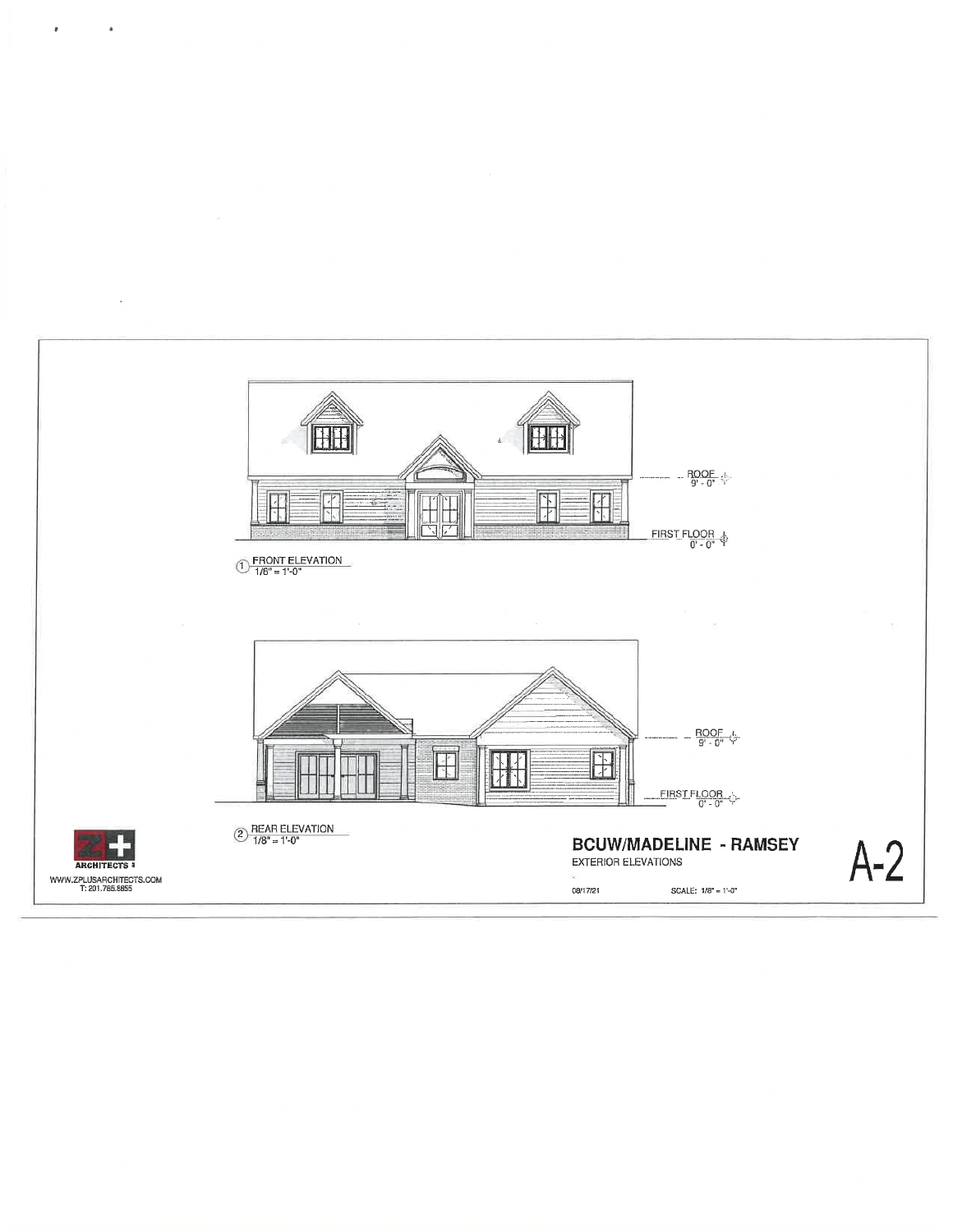

 $\hat{\pmb{r}}$ 

 $\bar{\mathbf{r}}$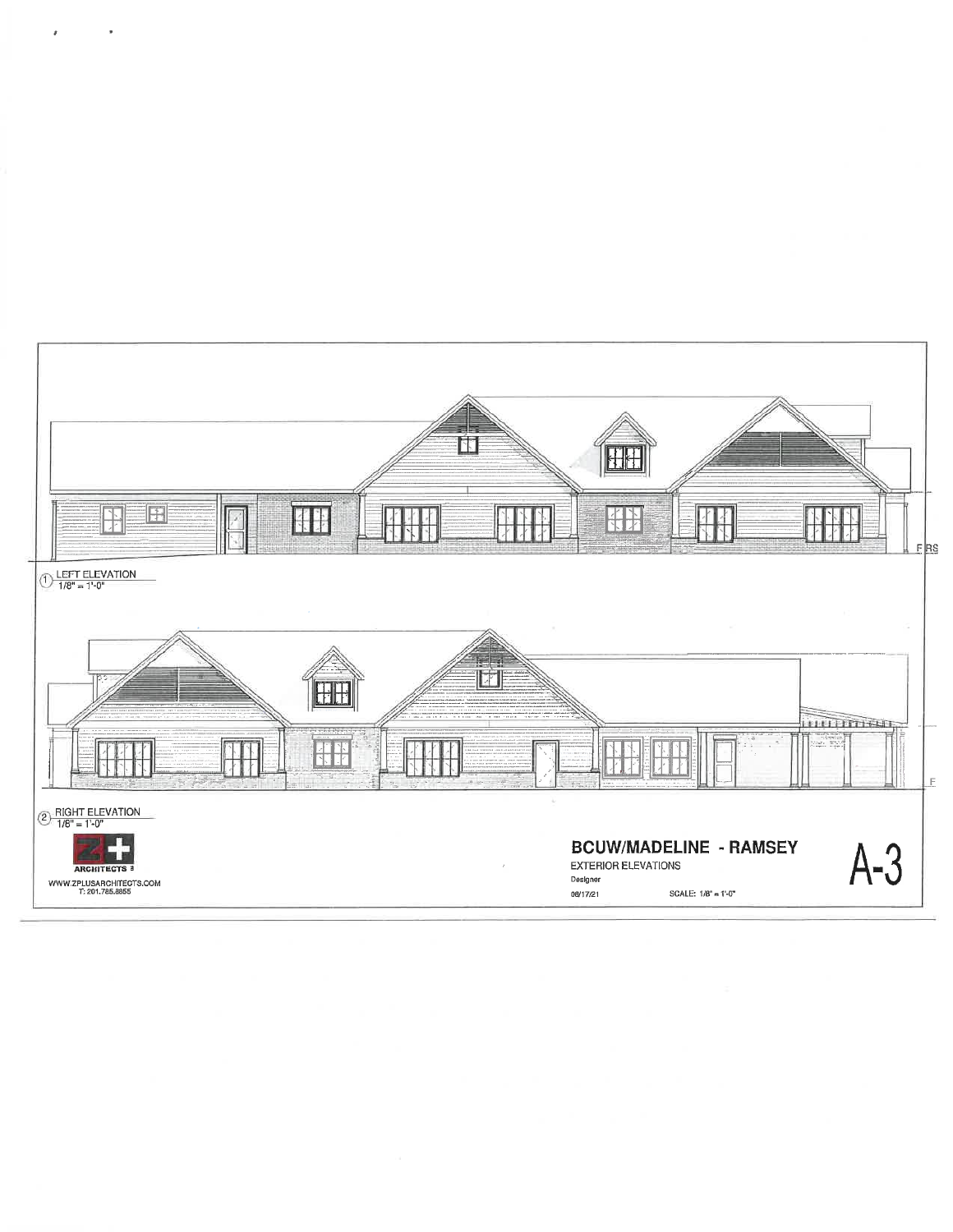

 $\bar{\nu}$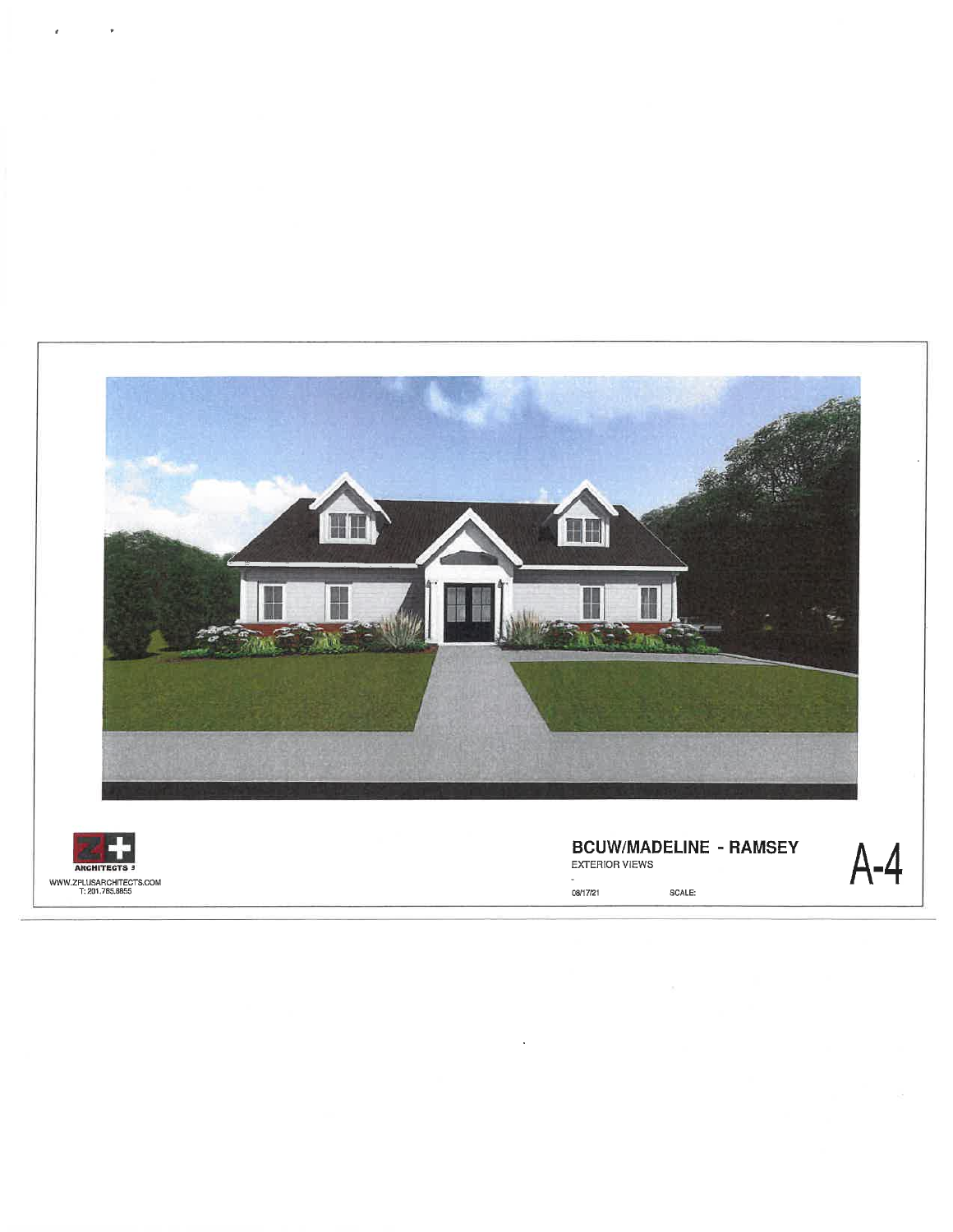



 $\ddot{\phantom{0}}$ 

**BCUW/MADELINE - RAMSEY** EXTERIOR VIEWS Designer 08/17/21 SCALE:

l,

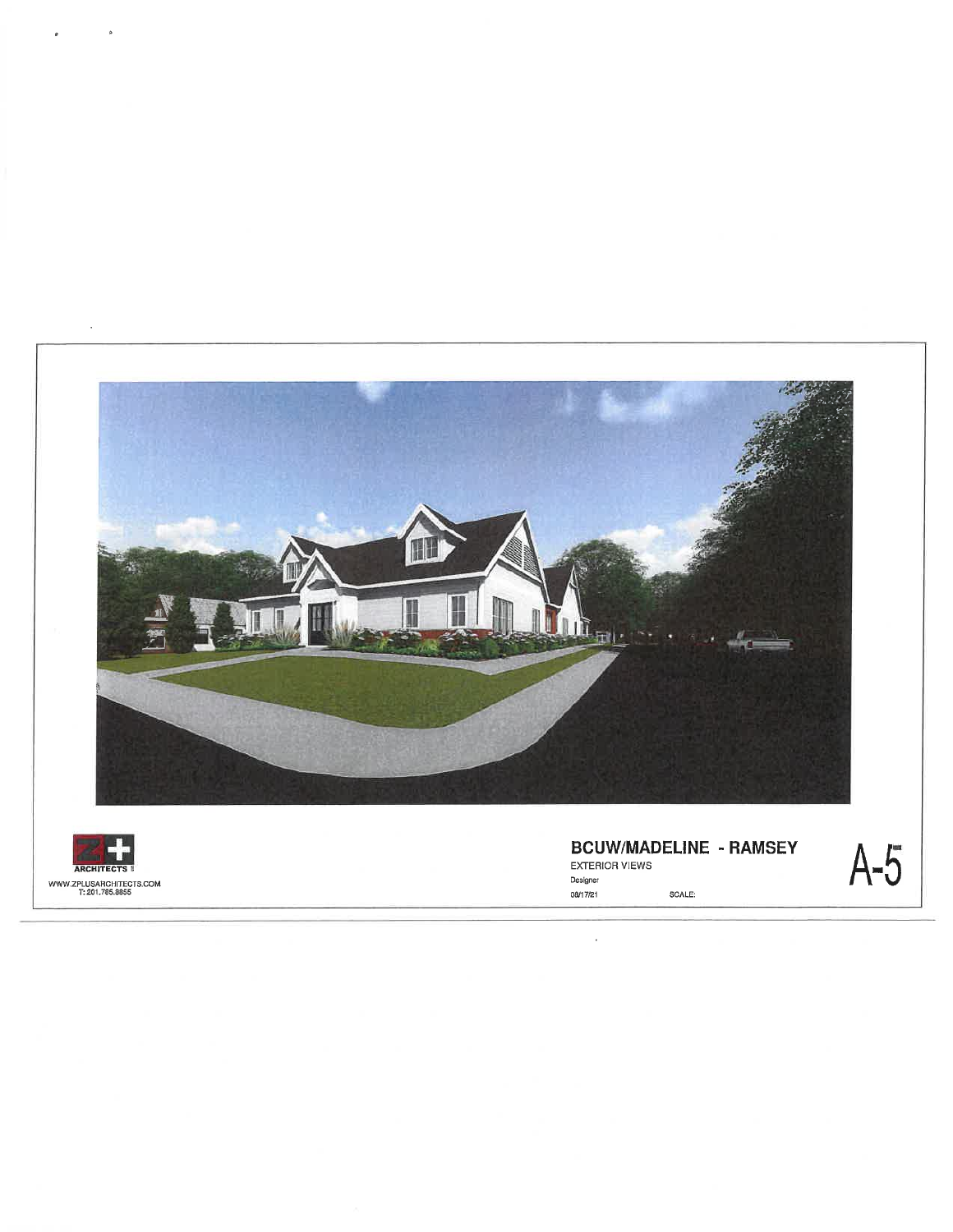

WWW.ZPLUSARCHITECTS.COM<br>T: 201.785.8855

08/17/21 SCALE: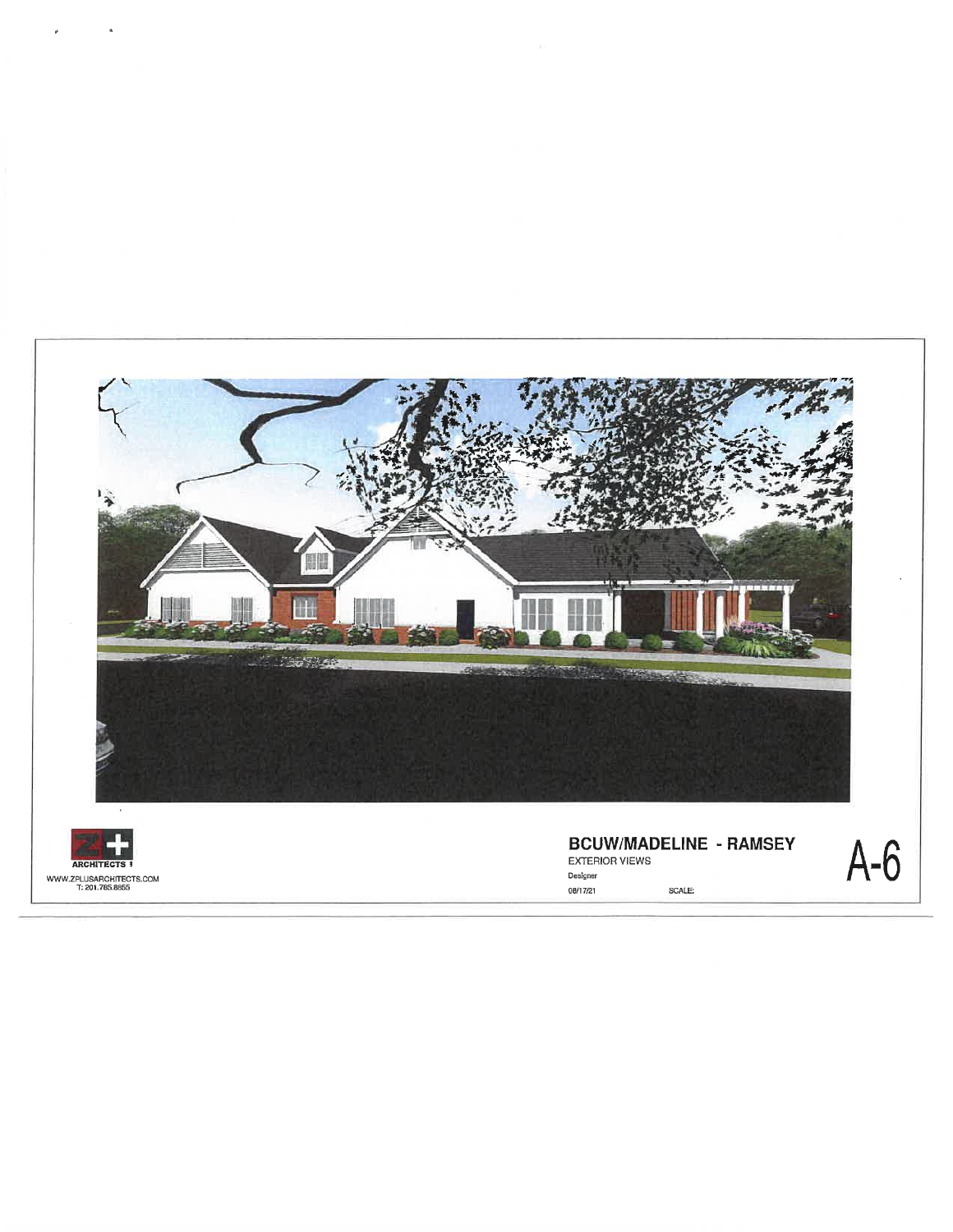



**BCUW/MADELINE - RAMSEY** Designer 08/17/21 SCALE: